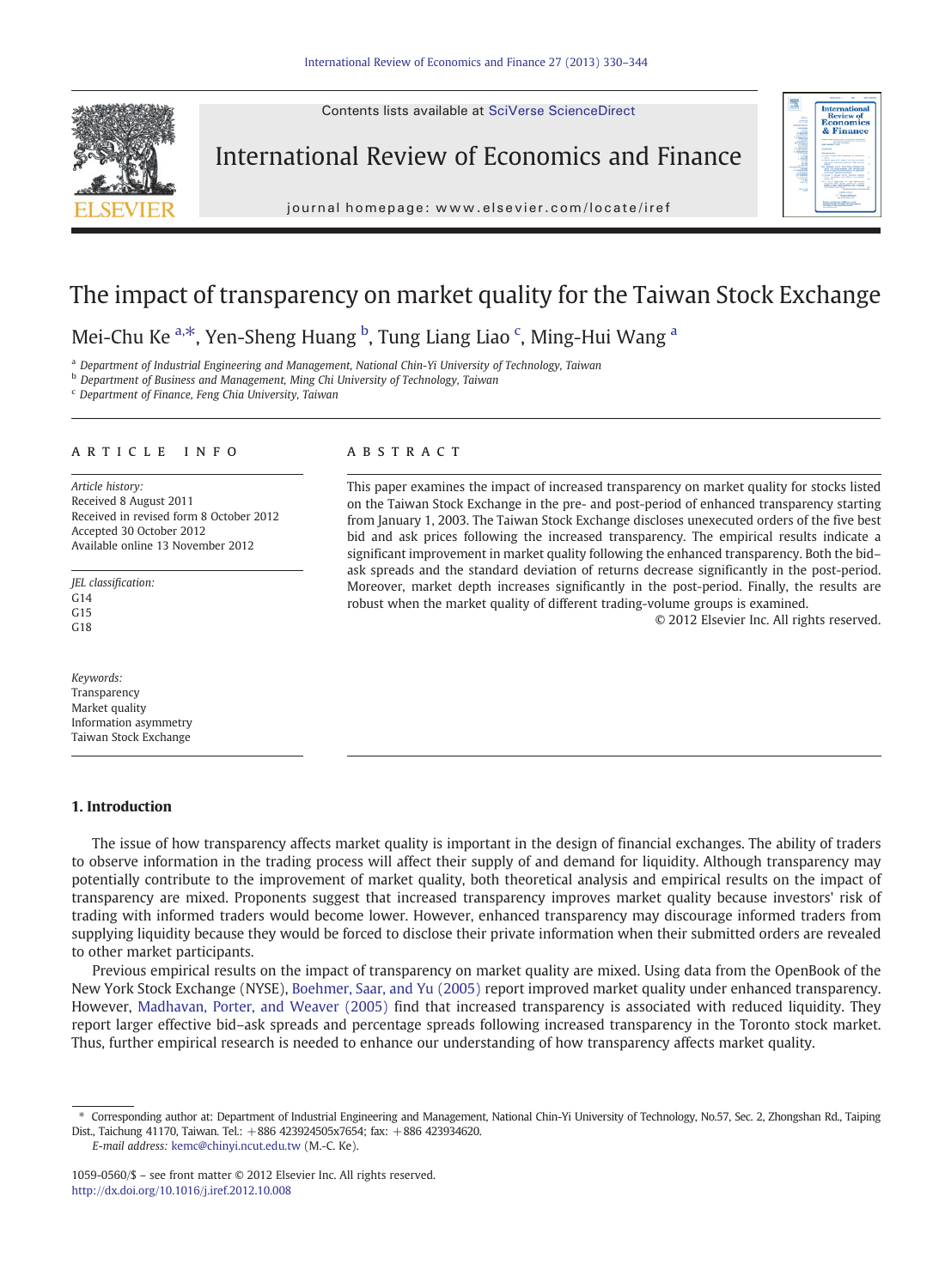Starting from January 1, 2003, the Taiwan Stock Exchange decided to enhance transparency by disclosing unexecuted orders of the five best bid and ask prices to investors. This change in the disclosure rule is a natural experiment on the effect of transparency on market quality. As such, this paper attempts to examine the impact of enhanced transparency on market quality by comparing stock price behavior during the period before and after the enhanced transparency starting on January 1, 2003.

The main features of the Taiwan Stock Exchange involve the use of a call auction method to match orders via an electronic system in the daily trading time from 9:00 a.m. until 1:30 p.m. For the opening, submitted buy and sell orders are aggregated over the pre-trading time from 8:30 to 9:00 a.m. and then matched to determine the opening price. Following the opening, buy and sell orders are aggregated over a time interval of approximately 30 to 45 s and then matched in the daily trading session from 9:00 a.m. to 1:25 p.m. For the closing, the orders are aggregated over the last five minutes of daily trading time from 1:25 p.m. to 1:30 p.m. and then matched to determine the closing price.

Retail investors play an important role in the trading volume of the Taiwan Stock Exchange in the sample period of 2002– 2003. Security transactions of domestic individuals accounted for 82.3% and 77.8% of transactions in 2002 and 2003, respectively, and the remaining transactions were by institutional investors. In general, retail investors have less access to private information. Thus, they are in a disadvantaged position when trading with informed traders such as institutional investors. With the disclosure of submitted orders at the five best bid and five best ask prices starting on January 1, 2003, retail investors' risk of trading with informed investors would become lower. Thus, it is expected that the increased transparency would benefit retail investors and improve market quality.

We examine market quality by comparing stock price behavior in the pre- and post-period surrounding the enhanced transparency starting on January 1, 2003. The empirical results indicate that market quality improves significantly following increased transparency. Both the bid–ask spreads and the standard deviation of returns decrease significantly under the increased transparency. Moreover, market depth improves significantly in the post-period. Finally, the results are robust when market quality is examined over different trading-volume groups.

This paper is organized as follows. The next section provides a brief review of previous literature. The third section presents the institutional background of the Taiwan Stock Exchange. The fourth section describes the data and methodology used in this research. The fifth section reports the empirical results. The final section presents the conclusion.

#### 2. Literature review

Market transparency provides traders with the opportunity to observe information in the trading process, including trading prices, bid–ask quotes, order flows, trading volumes, and the identities of market participants, among others (see, for example, [O'Hara, 1995; Madhavan, 2000; Comerton-Forde & Rydge, 2006](#page--1-0) for a detailed literature review). Proponents suggest that increased transparency is associated with improved liquidity. [Pagano and Roell \(1996\)](#page--1-0) conducted a theoretic analysis of the impact of transparency on liquidity and conclude that greater transparency generates lower trading costs on average for uninformed traders. Similarly, [Baruch's \(2005\)](#page--1-0) analysis suggests that traders who demand liquidity are better off when the limit-order book is open while liquidity suppliers are better off when the limit-order book is closed.

However, transparency raises the concern of the free option problem as pointed out in [Copeland and Galai \(1983\),](#page--1-0) [Easley](#page--1-0) [and O'Hara \(1991\),](#page--1-0) [Seppi \(1997\)](#page--1-0) and [Foucault \(1999\),](#page--1-0) among others. These models suggest that when limit-order traders submit orders at a specified limit price, they are essentially writing free put options to market-order traders. Thus, these limit-order traders face the risk of being picked off by other informed traders when information on the limit-order book is made transparent to the public. Thus, limit-order traders may be less willing to provide liquidity under a transparent environment. Similarly, [O'Hara \(2001\)](#page--1-0) suggests that excessive transparency can encourage free-riding or price manipulation. She argues that allowing traders to hide certain features of their orders may encourage participation and improve market liquidity.

[Bloomfield and O'Hara \(1999\)](#page--1-0) conducted laboratory experiments to examine the effects of trade and quote disclosure on market efficiency. They show that trade disclosure increases the informational efficiency of transaction prices, but also increases opening bid–ask spreads due to the reduced incentives of market makers to compete for order flow. Thus, their experiments indicate that trade disclosure benefits market makers at the expense of liquidity traders and information traders.

[Boehmer et al. \(2005\)](#page--1-0) examine the impact of increased pre-trade transparency by the NYSE's introduction of OpenBook on January 24, 2002. The empirical results indicate that market liquidity increases in that the price impact of orders declines and that the informational efficiency of prices improves. The empirical evidence of a decline in effective spreads suggests that the trading costs incurred by liquidity demanders decrease with the introduction of the OpenBook.

However, the empirical evidence in [Madhavan et al. \(2005\)](#page--1-0) indicates that, based on data from the Toronto Stock Exchange, increased pre-trade transparency reduces liquidity. In particular, return volatility and execution costs increase after the limit-order book is publicly displayed. Moreover, the reduction in liquidity is associated with significant declines in stock prices.

[Eom, Ok, and Park \(2007\)](#page--1-0) examine the effect of transparency changes on the Korea Exchange in 2000 and 2002. The Korea Exchange increases the number of publicly disclosed quotes from three to five quotes on March 6, 2000 and from five to ten quotes on January 2, 2002. They find that the 2000 event improves market quality. In comparison, the 2002 event improves market quality much